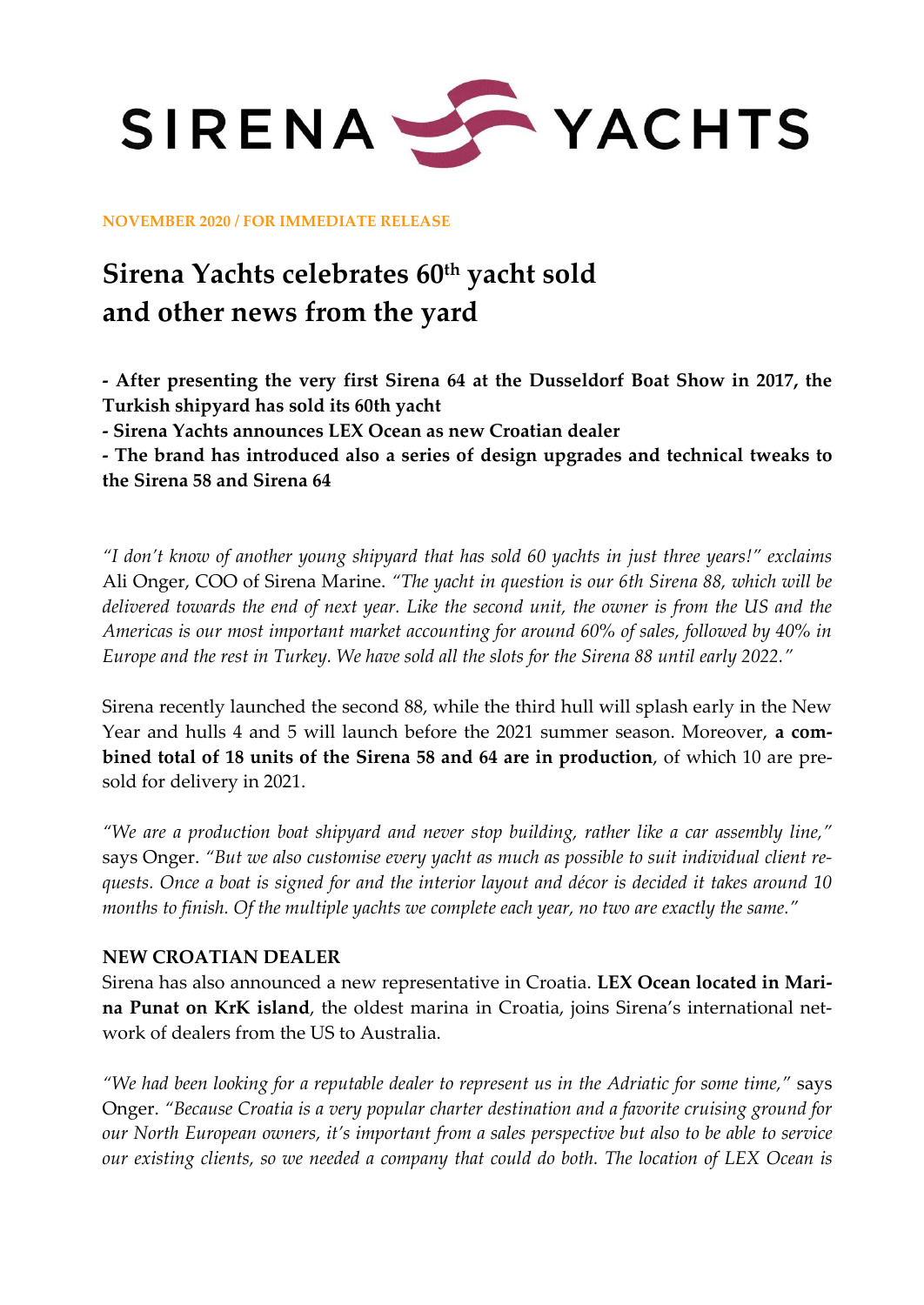

*perfect because Marina Punat offers a wide range of services and has won a number of significant awards. I'm sure we can look forward to a very productive and efficient business relationship."*

## **SIRENA 58 AND 64: A SERIES OF DESIGN UPDATES**

Following up on the commercial success of the Sirena, the brand has introduced also a series of design upgrades and technical tweaks to the Sirena 58 and Sirena 64.

### **Sirena 58**

- *- New master bathroom layout and design*
- *- Revised fly bridge helm console and seats*
- *- Numerous interior upgrades*

*"We're always listening to our owners and constantly introducing improvements to our products based on their feedback*," says **Constantinos Constantinou**, head of operations for Sirena in North America*. "Some of these upgrades may seem unimportant, but they are all designed to make the cruising experience safer, more comfortable and ultimately more rewarding."*

A prime example is the **wider staircase** with larger treads leading down to the accommodation deck that improves both comfort and safety on the Sirena 58.

Another is the fully redesigned master bathroom featuring a rectangular shower stall that is almost **50% more spacious** than the previous circular-style shower.

In order to keep abreast of current trends in interior design, a new range of **interior decor packages** are also available.

Another enhancement has been introduced on the flybridge with an entirely **new helm console and dashboard** featuring improved ergonomics and aesthetics, and a pair of **ergonomic marine** *seats* **by STIDD** that replace the previous bench seating.

### **Sirena 64**

- *New stabilization options*
- *Improved galley layout*
- *Second walk-in wardrobe for live-aboard owners*

In addition to Seakeeper gyro stabilizers with Zipwake interceptors, Sirena is now offering the option of **zero-speed Humphree fins and Humphree interceptors**.

*"The advantage is that the Humphree fins and interceptors 'talk' to each other in a fully integrated system to control both roll and trim,"* says Constantinou. *"We introduced the fin integrated*